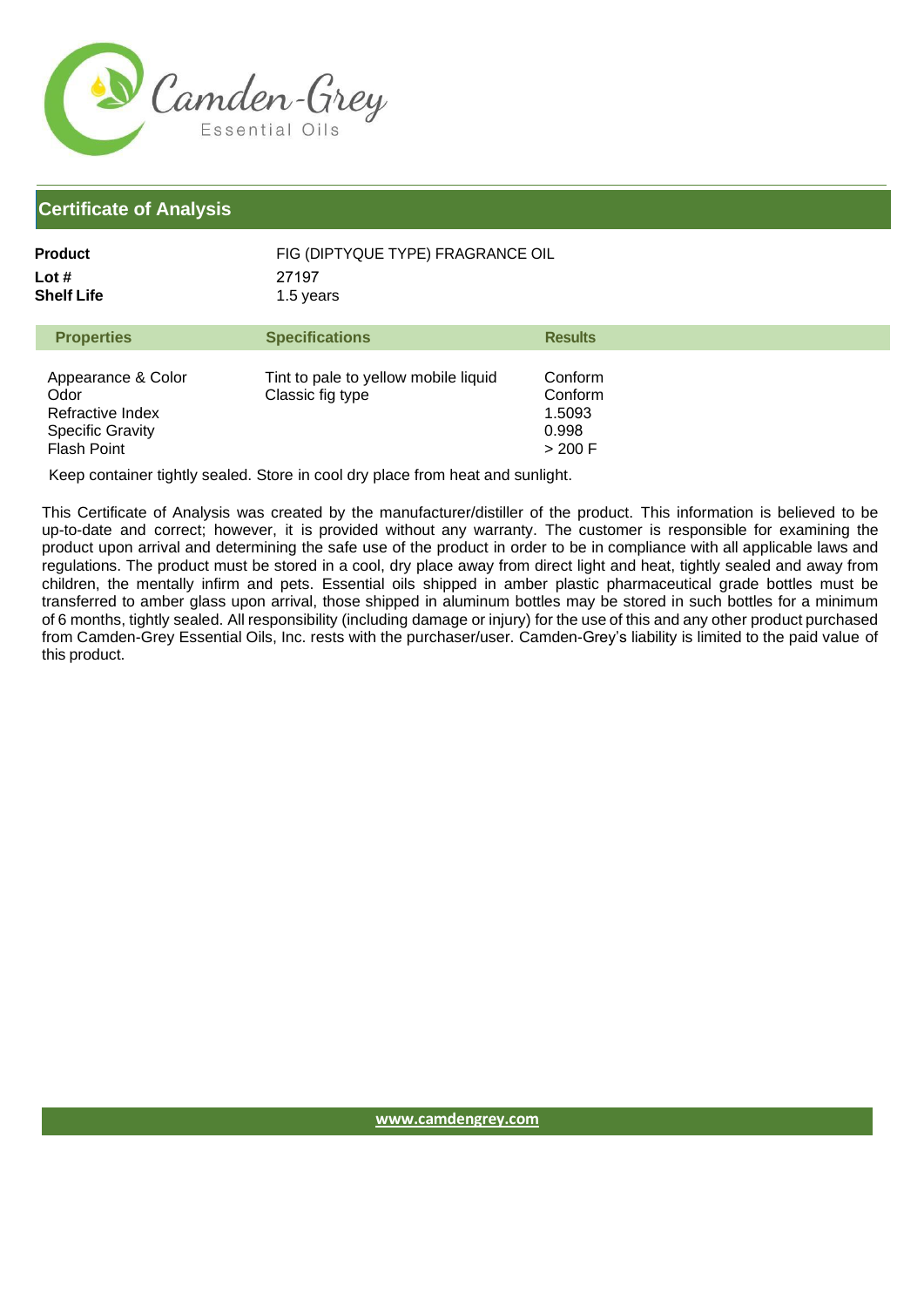

| Product             | FIG (DIPTYQUE TYPE) FRAGRANCE OIL |
|---------------------|-----------------------------------|
| Lot #<br>Shelf Life | 25449<br>1.5 years                |
|                     |                                   |

| <b>Properties</b>                                                                               | <b>Specifications</b>                                    | <b>Results</b>                                     |
|-------------------------------------------------------------------------------------------------|----------------------------------------------------------|----------------------------------------------------|
| Appearance & Color<br>Odor<br>Refractive Index<br><b>Specific Gravity</b><br><b>Flash Point</b> | Tint to pale to yellow mobile liquid<br>Classic fig type | Conform<br>Conform<br>1.5091<br>0.995<br>$>$ 200 F |

Keep container tightly sealed. Store in cool dry place from heat and sunlight.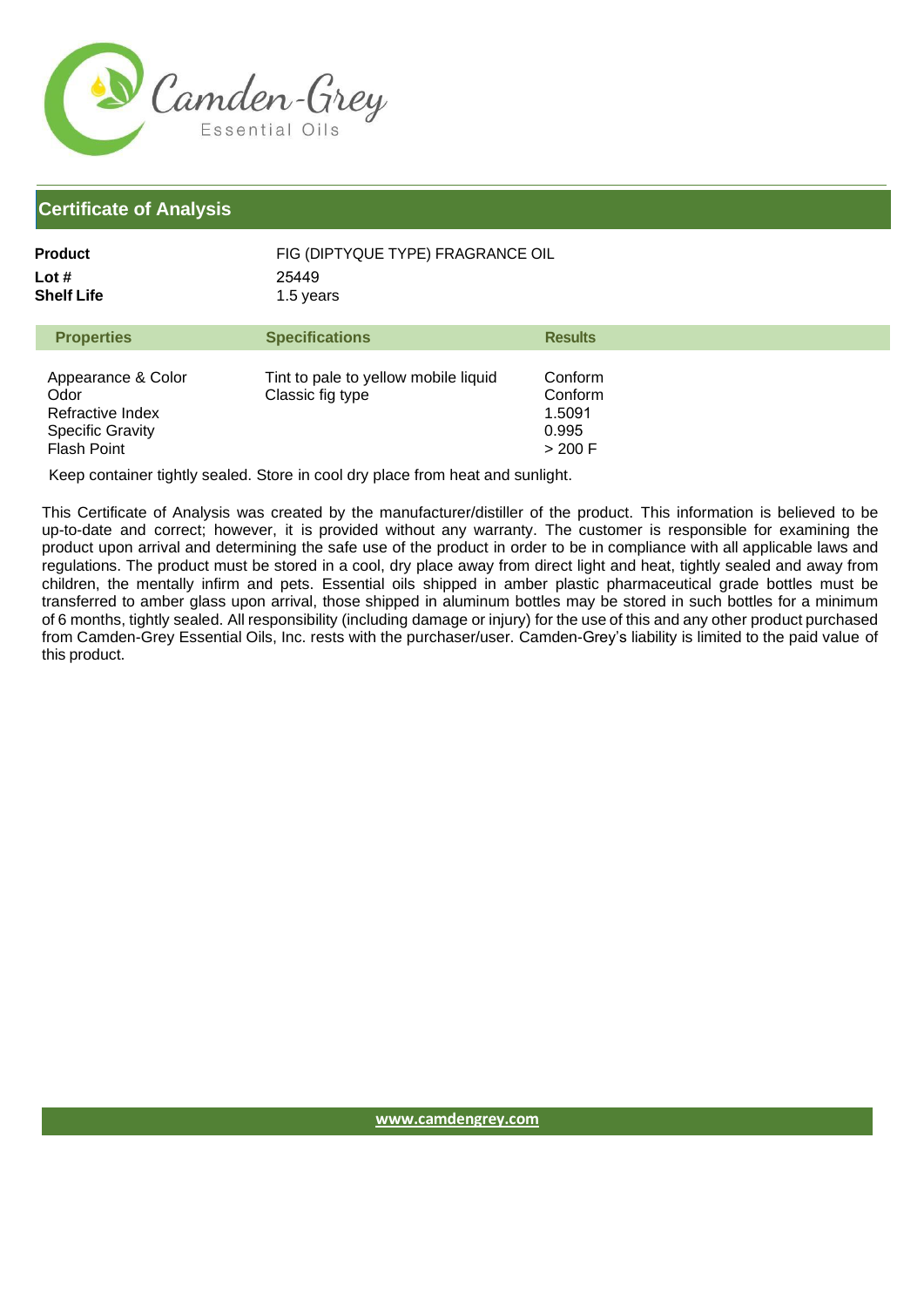

| Product             | FIG (DIPTYQUE TYPE) FRAGRANCE OIL |
|---------------------|-----------------------------------|
| Lot #<br>Shelf Life | 17680<br>1.5 years                |
|                     |                                   |

| <b>Properties</b>                                                                               | <b>Specifications</b>                                    | <b>Results</b>                                     |
|-------------------------------------------------------------------------------------------------|----------------------------------------------------------|----------------------------------------------------|
| Appearance & Color<br>Odor<br>Refractive Index<br><b>Specific Gravity</b><br><b>Flash Point</b> | Tint to pale to yellow mobile liquid<br>Classic fig type | Conform<br>Conform<br>1.5116<br>0.997<br>$>$ 200 F |

Keep container tightly sealed. Store in cool dry place from heat and sunlight.